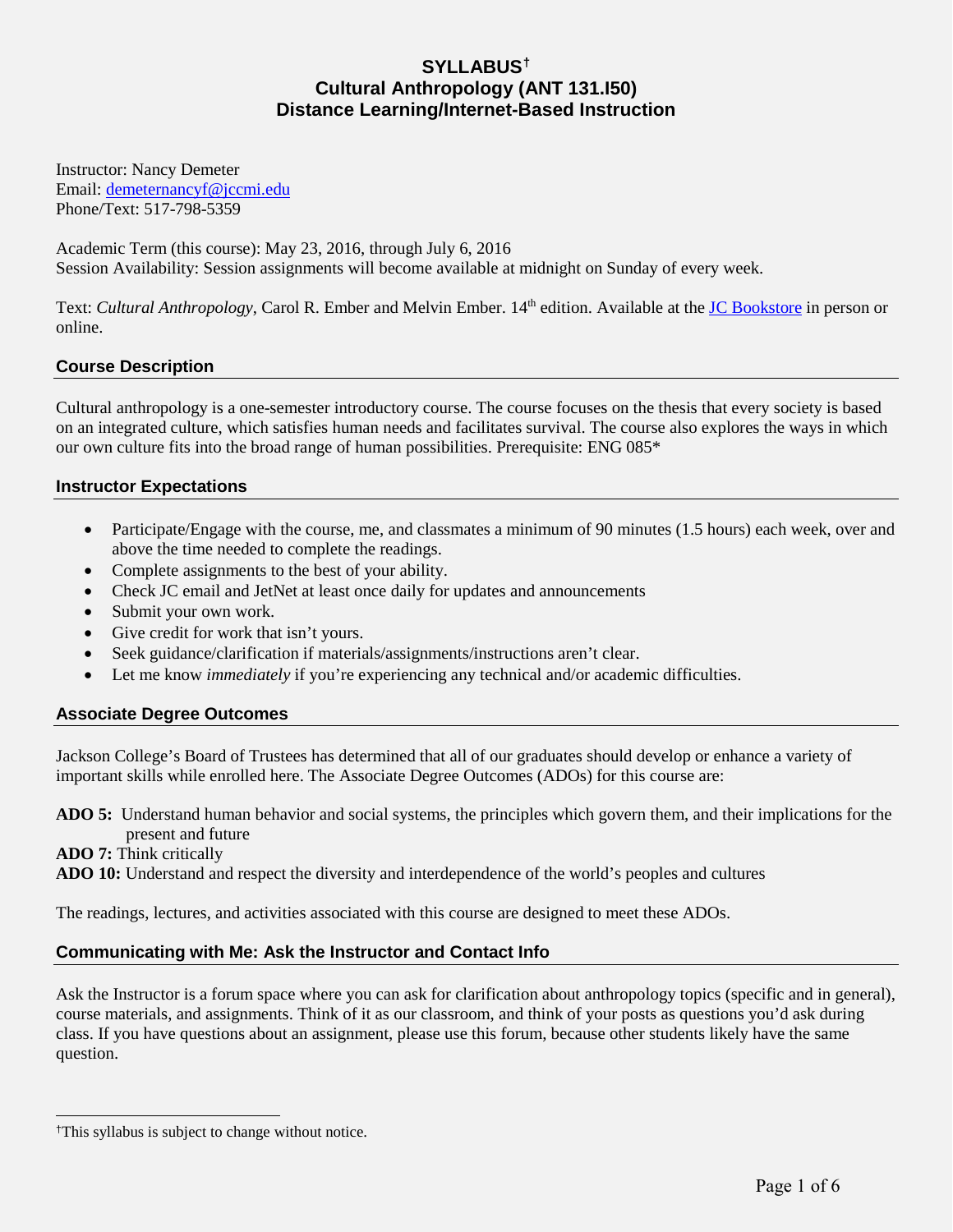If you'd like to contact me about any personal academic matters (e.g., grades, personal schedule), please contact me right away. The best way to reach me is at my JC email account (demeternancyf@jccmi.edu). Please use your JC email account to originate any email communication with me. The second best way to contact me is to call or text me at 517-798-5359. If you call, I may not be able to pick up, so please leave a voice mail with all the pertinent details about why you're calling. *Please be sure to leave your name in your voice mail, because my caller ID records only phone numbers, not names*.

Please also send questions to me if you're having trouble with any of the online functions of our class. If I can't fix the problem, I'll ask you to contact the Solution Center (see the section, "Student Technical Support and Assistance," below).

# **Communicating with Each Other: Student Coffee House**

The Student Coffee House is a forum space where you can chat among yourselves. This is your space, and I won't visit and read your posts. Please be aware that I won't monitor the discussions, so please be sure to self-monitor posts. If you feel that any discussion is inappropriate, feel free to email me [\(demeternancyf@jccmi.edu\)](mailto:demeternancyf@jccmi.edu) explaining why you think the post is inappropriate and how you'd like the matter resolved.

## **Student Academic Assistance and Success**

JC provides a variety of excellent resources for students. Here's a sample:

#### **Instructor and Classmates**

Of course, you can rely on me and your classmates for information and assistance. I encourage you to visit the Student Coffee House and the Ask the Instructor forums if you want to chat about the course.

#### **Center for Student Success**

The Center for Student Success (CSS) provides all JC students with a variety of support services free of charge. This includes, peer and faculty tutoring in math, science, and English; note taking skills; plagiarism/citation style (MLA, APA) training; critical thinking skills; various workshops/seminars.

In addition, the CSS staff is committed to adapting the College's general services to meet the individual needs of otherwise qualified students with disabilities, for the purpose of providing equal access to all programs and facilities. Students with disabilities who believe that they may need accommodations in this class are encouraged to contact the CSS as soon as possible to ensure that such accommodations are implemented in a timely fashion.

| Visit or contact the CSS at: | JC Main Campus                |  |
|------------------------------|-------------------------------|--|
|                              | Potter Center, Federer C      |  |
|                              | Phone: 517-796-8415           |  |
|                              | http://www.jccmi.edu/Success/ |  |

## **Student Technical Assistance and Support**

#### **Solution Center**

JC offers technical email and internet support to all enrolled students through the Department of Information Technology/Solution Center.

Visit or contact the Solution Center at: JC Central Campus

William Atkinson Hall, Rm. 203 Phone: 517-796-8639 <https://www.jccmi.edu/information-technology/contact-information-technology/>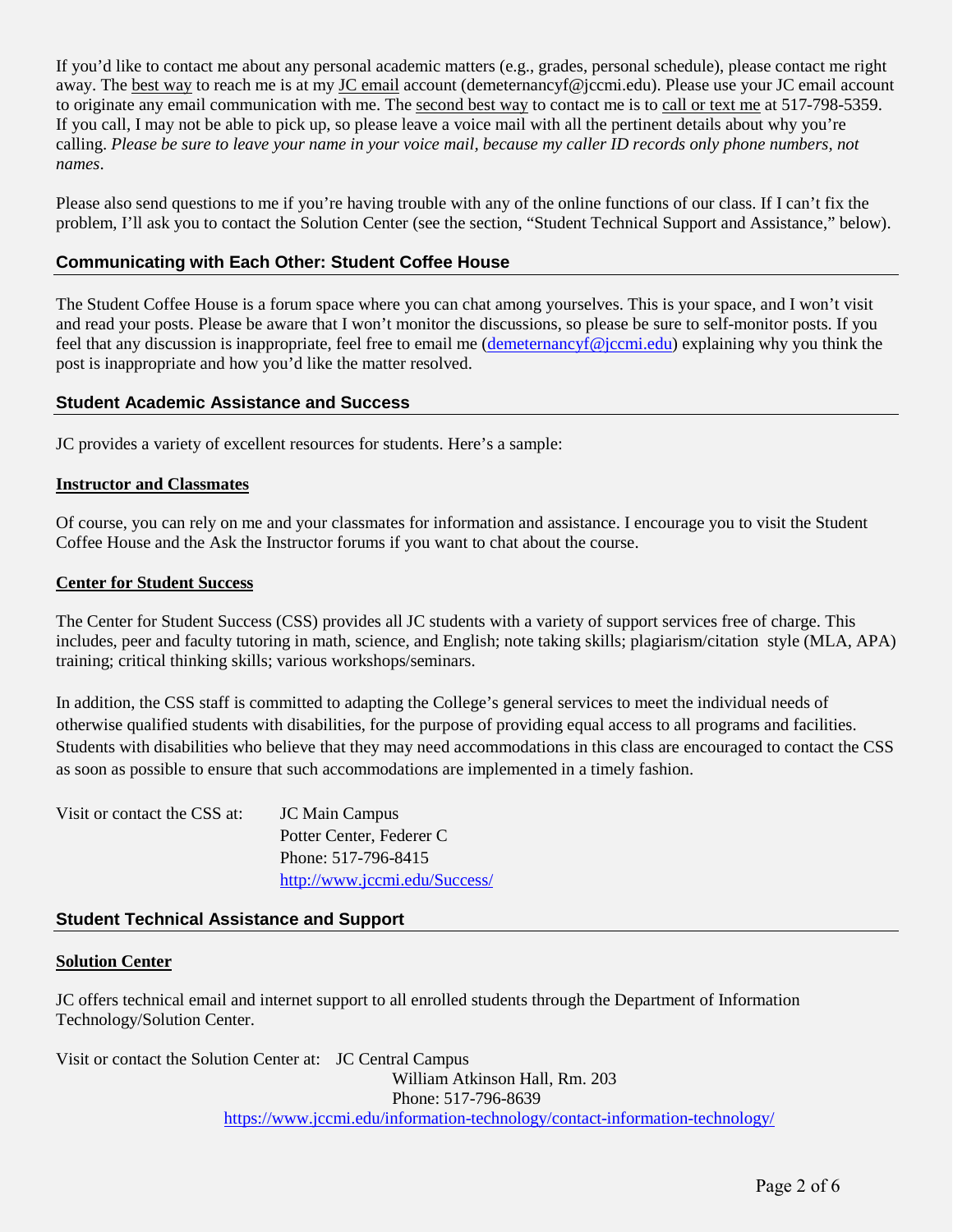# **JetNet Home Page**

The [JetNet home page](http://jetnet.jccmi.edu/) contains a number of helpful links to information such as:

- JetNet Orientation (JetReady) more details are below
- JetNet FAQs
- JetNet Tutorials
- **JetReady**
- CSS
- Solution Center
- **Student Services**

## **JetReady Orientation**

If you haven't taken JetReady training, I strongly encourage you to do so before you get too far into this—or any—online class. The training is a free, self-directed, online course designed to give students additional experience with JC's JetNet platform. For more information, visit the [JetNet Home Page.](http://jetnet.jccmi.edu/)

## **Weekly Assignments**

Below is a summary of the three types of graded assignments we'll complete every week. I'll give more details about each on our JetNet site:

## **1. Glossary Entry**

Each week, you'll add two terms to our Anthropology Glossary. You'll choose from a list that I put together, and I'll ask you to get your definitions from an academic source other than the text, a standard dictionary (e.g., Webster's), or Wikipedia. The glossary won't have any duplicates, so glossary choices are first-come-first-served. In this case, the early bird gets the term.

# **2. Wiki Entry**

Every week, you'll add sections to our class Anthropology Wiki. Your entries will contain information specific to a culture that you choose during the first week of class.

## **3. Discussion Forums**

The weekly Discussion Forums will ask for your opinion/theory about a topic relevant to the material covered in that session. You'll also respond to a classmate's post.

## **Assessments: Exams**

In addition to the Glossary, Wiki, and Discussion Forums, there are two assessments in the course: a mid-term assessment and a final assessment. The assessments contain a variety of multiple-choice, true-false, short-answer, and essay questions related to the information presented in the sessions leading up to the assessment. The mid-term covers the material presented during the first half of the course, and the final assessment covers the material presented from the mid-term to the end of the course (i.e., the final assessment is not cumulative). Even though the final assessment is not cumulative, it will draw on knowledge gained from the material presented before the mid-term assessment.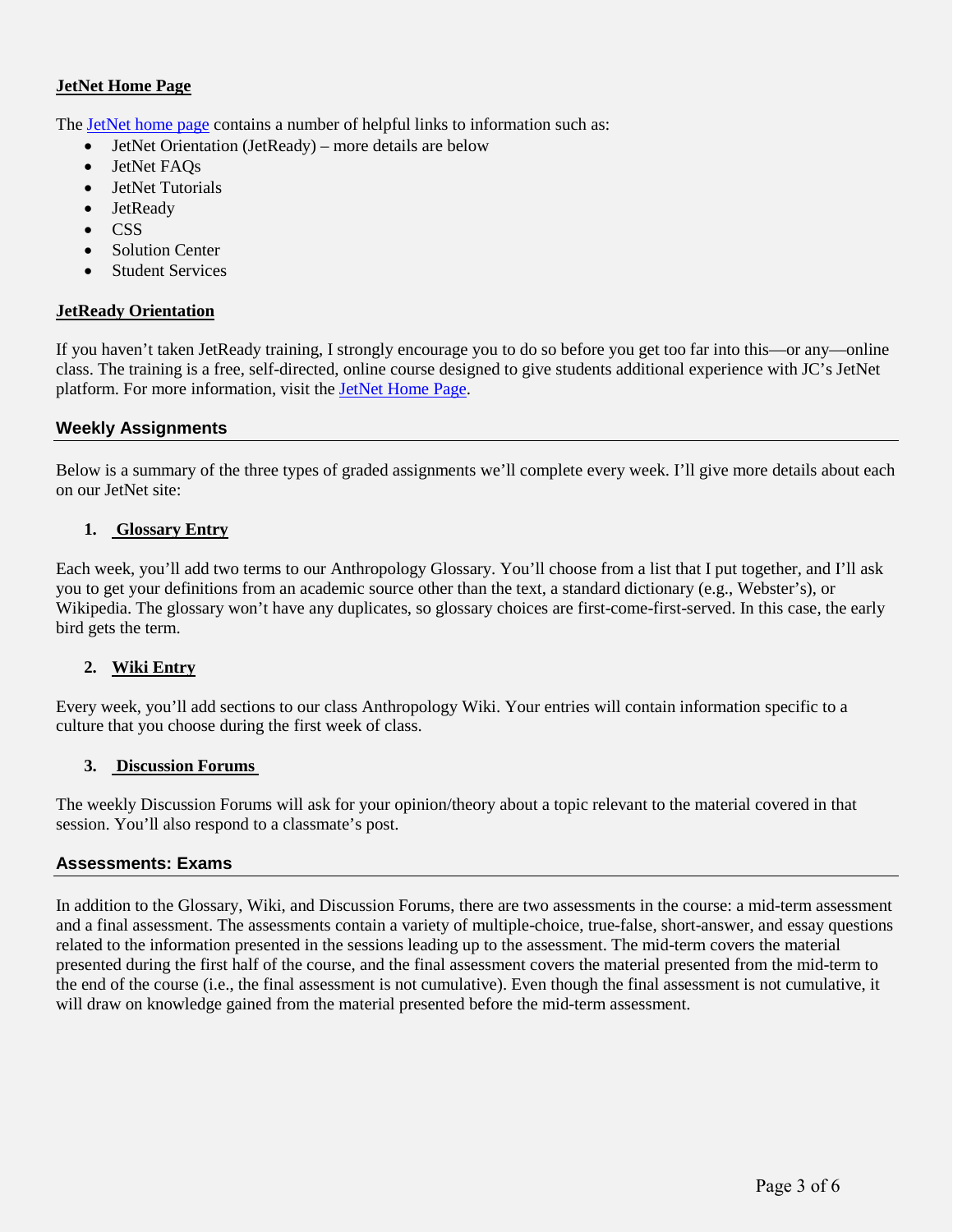# **Extra Credit**

Each week you'll have the opportunity to take an optional pre-test that assesses your current knowledge about that session's topics. You'll be eligible to receive up to 0.25 extra credit point for each question answered correctly. Please note that you'll receive extra credit from the pre-tests only if you turn in and receive a grade on all of the assignments and assessments; therefore, pre-test extra credit will be calculated at the very end of the semester.

#### **Late Assignments**

#### **Weekly Assignments**

Life happens, and sometimes assignments fall to the bottom of the To Do list. Consequently, you can turn in most of your assignments after the due date. I'll accept any assignments as late as 11:59 p.m. on June 17. After this date, I won't accept any late assignments, despite the reason. Note that the assignments due on June 24 and July 1 must be turned in by the due date to receive credit.

#### **Mid-Term and Final Assessments**

I will not accept Mid-Term or Final Assessments past 11:59 p.m. on their respective due dates. The assessments will automatically close at that time, the assessments will be automatically submitted, and the grade will be automatically entered in the JetNet online gradebook.

#### **Some Final Words of Wisdom about Schedules**

Online courses are challenging. This is especially true of a six-week Spring/Summer class. As the weather gets nicer and the days get longer, it can become easy to "wait 'til later" to finish readings and assignments. Please believe me when I say that habitually postponing course commitments will create a very real possibility that you'll fall impossibly behind very quickly. I strongly suggest that you finish work by the due date to avoid any last-minute stress during the second half of the semester.

*Please be aware that I won't remind you of late or missing assignments. I expect you to manage your own assignments and your own calendar.* 

## **Academic Honesty**

I expect that all of the work you complete for this class with be your own work and that you will give credit for any work that is not your own. Plagiarism and other forms of dishonesty, whether intentional or unintentional, can result in a grade of zero for an assignment, for an assignment that relies on plagiarized information, and/or for your final course grade. In addition, the plagiarism will be reported to the Academic Dean.

You can find a copy of JC's [Academic Honesty Policy](https://www.jccmi.edu/wp-content/uploads/2015/11/1004.pdf) on the [Jackson College Policies](https://www.jccmi.edu/policies/) page.

## **Grading**

## **Grading Scale**

| 90\% to $100\% = 4.0$ | 70 to $74 = 2.0$ |  |  |  |  |
|-----------------------|------------------|--|--|--|--|
| 85 to $89 = 3.5$      | 65 to $69 = 1.5$ |  |  |  |  |
| 80 to $84 = 3.0$      | 60 to $64 = 1.0$ |  |  |  |  |
| 75 to $79 = 2.5$      | 55 to $59 = 0.5$ |  |  |  |  |
| 54 and Below $= 0.0$  |                  |  |  |  |  |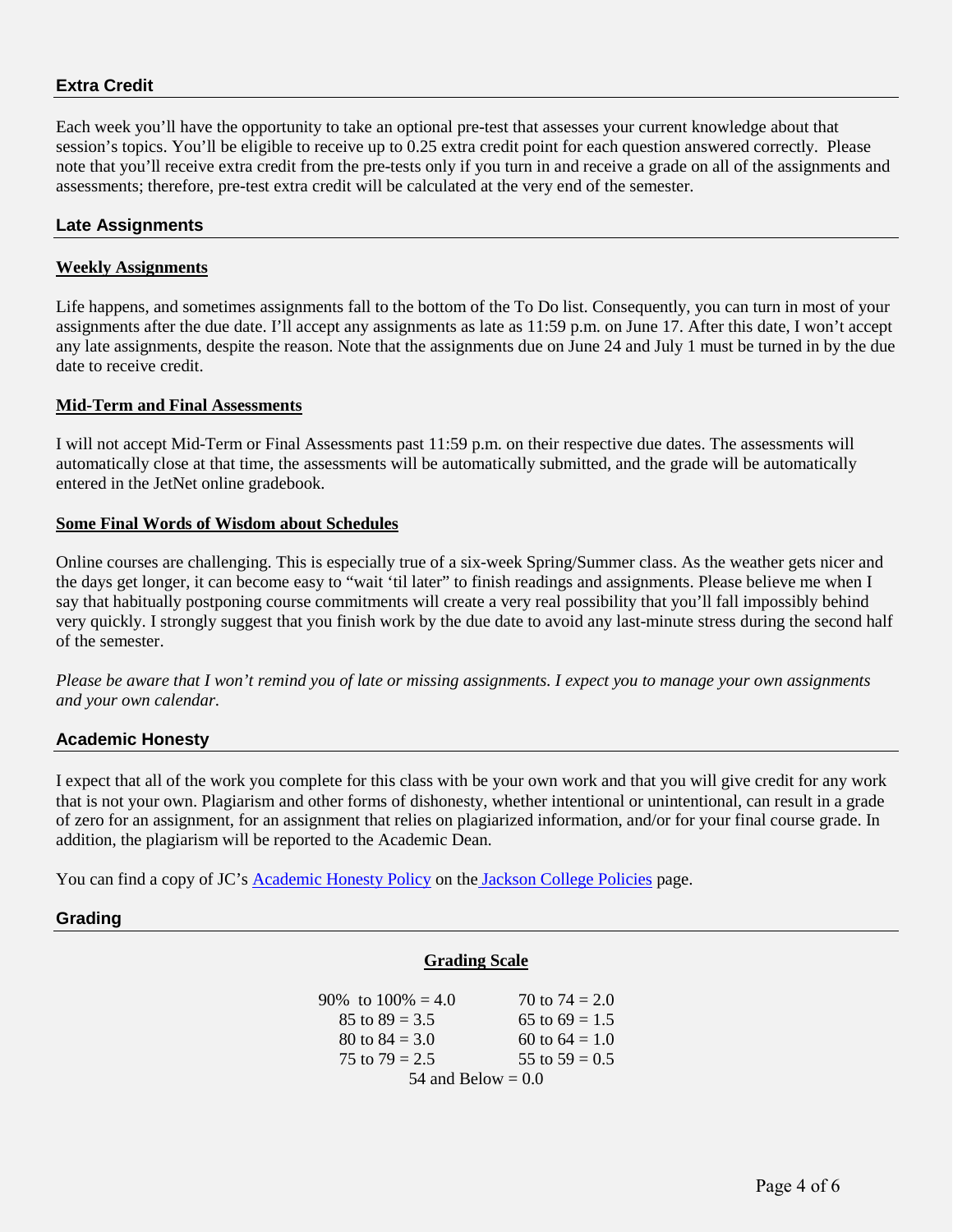In addition to final grades, I'll submit to Student Services a general grade for each student twice during the semester. This periodic reporting is designed to identify students who are performing successfully ("V"), students who may benefit from working with the CSS or other student support services ("H"), and students who have stopped attending ("Q"). Please be aware that I'll receive usage reports, and, if you aren't participating (i.e., putting in the minimum amount of time), I'll "Q" you from the course. If you're "Q"-ed from the course, it will be your responsibility to complete all reinstatement procedures to be re-enrolled.

## **Grade Breakdown**

| Glossary Entries (36 $@$ 5 pts. ea.)   | 180 |
|----------------------------------------|-----|
| Discussion Forums (6 @ 10 pts. ea.)    | 60  |
| Wiki Entries $(6 \t@ 20 \t{pts.}$ ea.) | 120 |
| Mid-Term Assessment                    | 100 |
| <b>Final Assessment</b>                | 80  |
| <b>TOTAL POSSIBLE POINTS</b>           | 540 |

## **Grading Philosophy**

The percentages and grades on the Grading Scale are a starting point and I may adjust final grades up or down based on my evaluation of student performance. This is especially true for awarding a 4.0. This grade means that a student has performed in an outstanding manner in every aspect of the course: s/he participates regularly in a thoughtful and informed manner and submits assignments completely and on time. If you manage to get a raw score of 90% or above but you haven't performed as an outstanding student, I will likely adjust your grade down.

## **Final Important Behavioral Expectations**

My goal is for us to have a space for learning and thinking, and I hope that we all contribute to a community where we are comfortable expressing our ideas. To reach that goal, we must all be cognizant of what we say and how we say it. Please be as courteous to each other as you would be in a face-to-face class. This doesn't mean that you must stifle your own expressions, but it does mean that we must all be tolerant of ideas that differ from our own. Personal attacks, condescension, and general disrespect will not be tolerated and will result in penalty befitting the offense.